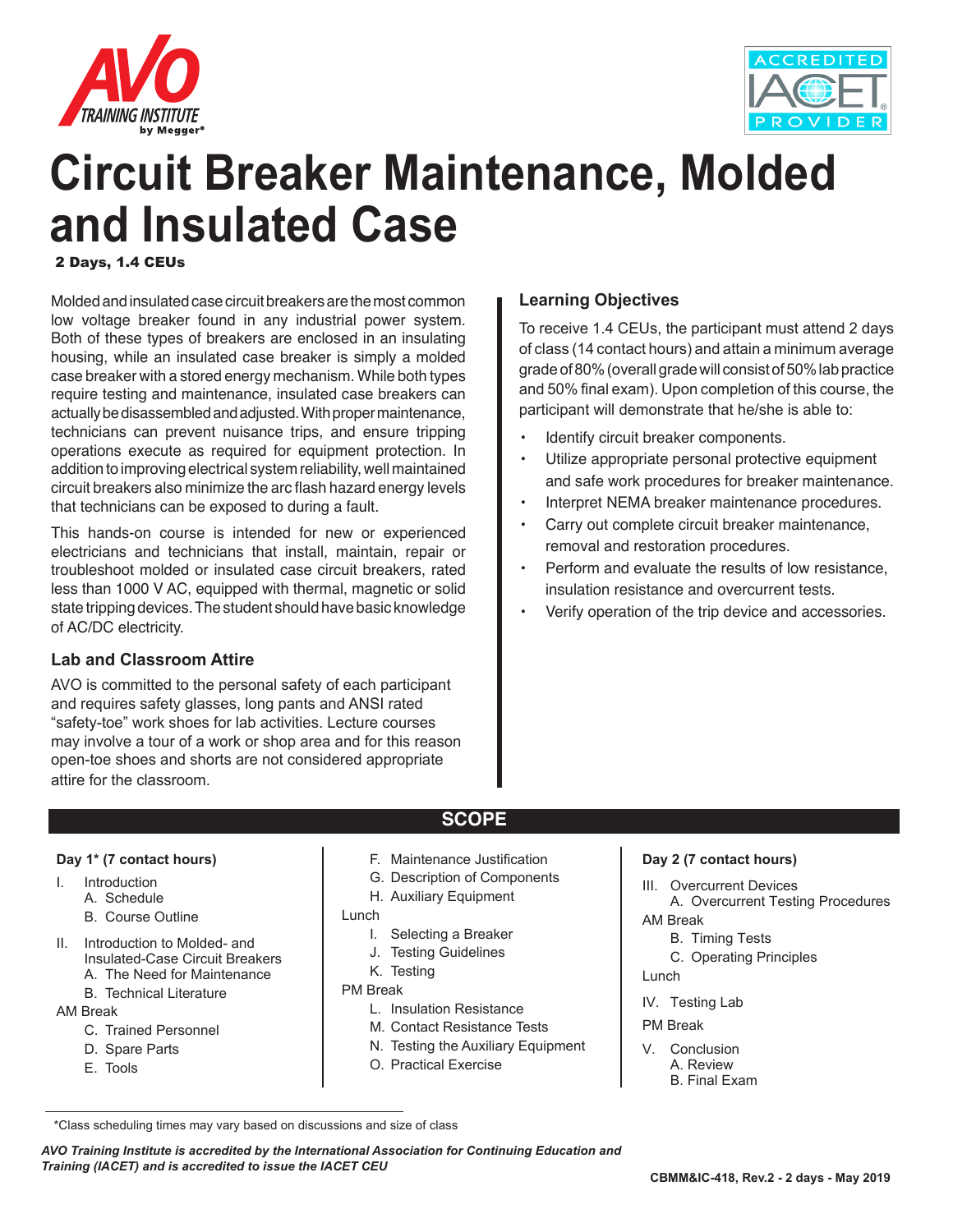## **STANDARD EQUIPMENT LIST**<br>CIRCUIT BREAKER MAINTENANCE, MOLDED AND

## INSULATED CASE

CIRCUIT BREAKER MAINTENANCE, MOLDED AND INSULATED CASE (CBMMIC) REVISED: OCTOBER 5, 2017 BY: TIM GAUTHIER/CH COURSE NUMBER 418, REV2 2 DAYS

\*MUST BE SUPPLIED BY CLIENT FOR ONSITE

## **Text**

| 1 / STUDENT | CIRCUIT BREAKER MAINTENANCE, MOLDED AND |
|-------------|-----------------------------------------|
|             | <i><b>INSULATED CASE</b></i>            |
|             | COURSE NO. 418, REV2, MARCH 2017        |

### **Material**

| 1/STUDENT | <b>MAGNIFYING SHEET</b>               |
|-----------|---------------------------------------|
| 1/STUDENT | 12 INCH CLEAR RULERS                  |
| 1/STUDENT | <b>RED PENCIL</b>                     |
| 1/STUDENT | SCIENTIFIC CALCULATOR (TO BE RETURNED |
|           | <b>W/EQUIPMENT)</b>                   |

### **TEST EQUIPMENT**

| 1/CLASS | 1 kV INSULATION RESISTANCE TESTER (MIT 320) |
|---------|---------------------------------------------|
| 1/CLASS | DIGITAL LOW RESISTANCE OHMMETER (DLRO)      |
|         | <b>10 AMP</b>                               |
| 1/CLASS | PRIMARY INJECTION TEST SET CB-832 OR DDA-   |
|         | 1600 / EQUIVALENT                           |
| 1/CLASS | AC/DC POWER SUPPLY (0-125 AC/DC)            |
| 1/CLASS | M808 CAT III DIGITAL MULTIMETER (DMM)       |
|         |                                             |
| TAAI S  |                                             |

## **TOOLS**

| 1/CLASS      | CBMMIC TOOL BOX (LIST ON PAGE 2 OF 2)       |
|--------------|---------------------------------------------|
| 1/CLASS      | 1 BOX SCOTCHBRITE (GREEN GENERAL            |
|              | PURPOSE)                                    |
| $*1$ / CLASS | <b>BOX OR PACKAGE LINT FREE SHOP TOWELS</b> |
| $*1$ / CLASS | SPECIAL TOOLS FOR CIRCUIT BREAKER (AS       |
|              | NEEDED)                                     |